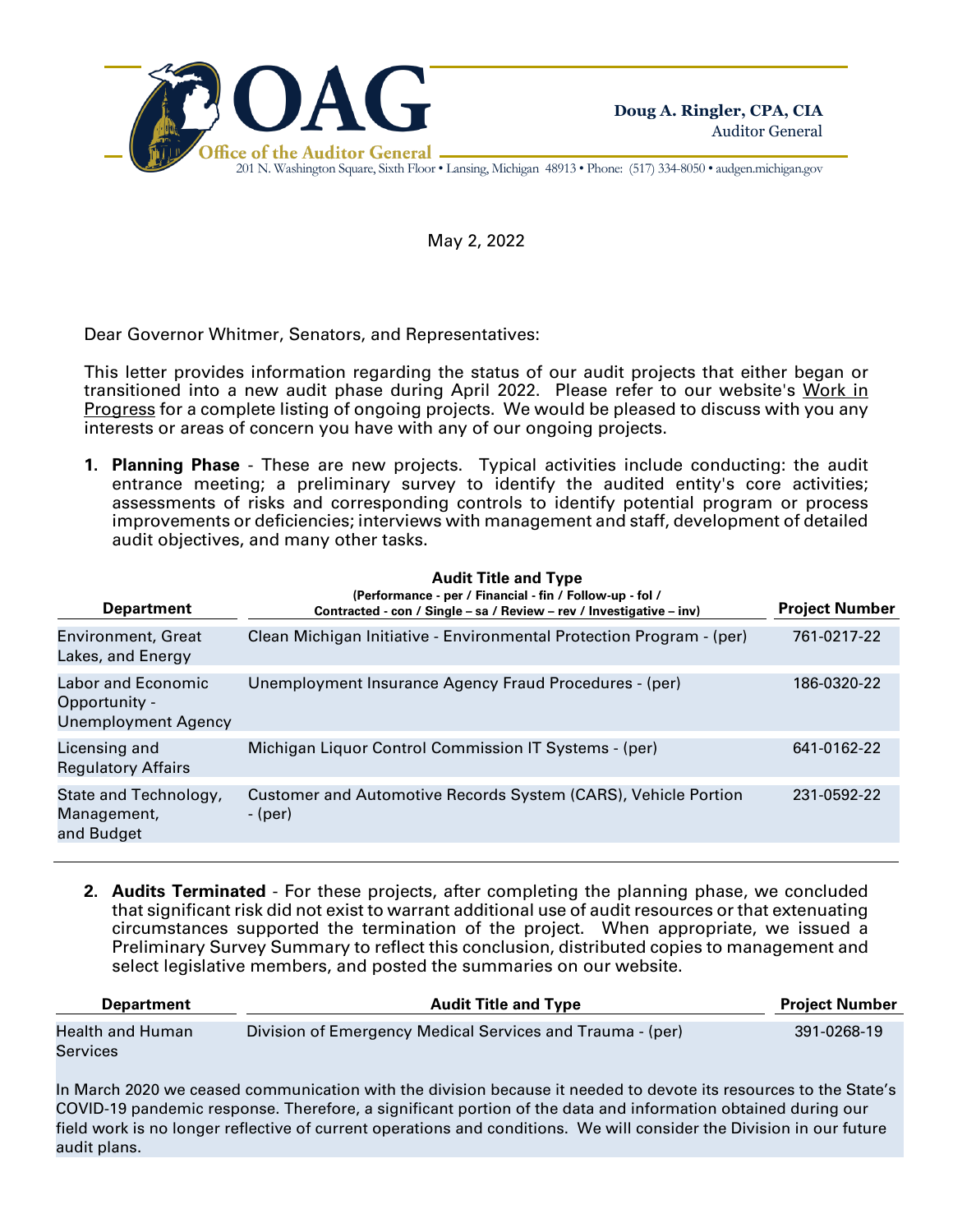**3. Audit Fieldwork** - Typical activities include: additional management and staff interviews; detailed testing of financial transactions, case files, information systems, and other documentation which support the entity's operations; status updates with management and staff; and other tasks. Please note that some projects, particularly financial audits and followup reports, operate from pre-established audit objectives and, therefore, move directly to the audit fieldwork stage.

| <b>Department</b>            | <b>Audit Title and Type</b>                           | <b>Project Number</b> |  |
|------------------------------|-------------------------------------------------------|-----------------------|--|
| Health and Human<br>Services | Children's Protective Services Investigations - (fol) | 431-1285-16F          |  |

### **Approved Objective:**

1. To determine whether the Michigan Department of Health and Human Services had taken appropriate corrective measures in response to our audit report issued September 2018.

| <b>Department</b> | <b>Audit Title and Type</b>                                    | <b>Project Number</b> |
|-------------------|----------------------------------------------------------------|-----------------------|
|                   | Michigan Independent Citizens Redistricting Commission - (fin) | $900 - 0160 - 22$     |
| Legislature       |                                                                |                       |

## **Approved Objectives:**

- 1. To express an opinion on whether the entity's financial statements are fairly presented in conformity with accounting principles generally accepted in the United States of America.
- 2. To issue a report on internal control over financial reporting and on compliance and other matters in accordance with generally accepted government auditing standards.

| <b>Department</b>                          | <b>Audit Title and Type</b>                                                   |             |
|--------------------------------------------|-------------------------------------------------------------------------------|-------------|
| Licensing and<br><b>Regulatory Affairs</b> | Liquor Purchase Revolving Fund, Michigan Liquor Control<br>Commission - (fin) | 641-0161-22 |

## **Approved Objectives:**

- 1. To express an opinion on whether the entity's financial statements are fairly presented in conformity with accounting principles generally accepted in the United States of America.
- 2. To issue a report on internal control over financial reporting and on compliance and other matters in accordance with generally accepted government auditing standards.

| <b>Department</b>                       | <b>Audit Title and Type</b>                  | <b>Project Number</b> |
|-----------------------------------------|----------------------------------------------|-----------------------|
| <b>Military and Veterans</b><br>Affairs | Michigan Veterans Facility Authority - (fin) | 511-0101-22           |

#### **Approved Objectives:**

- 1. To express an opinion on whether the entity's financial statements are fairly presented in conformity with accounting principles generally accepted in the United States of America.
- 2. To issue a report on internal control over financial reporting and on compliance and other matters in accordance with generally accepted government auditing standards.

| <b>Department</b>                        | <b>Audit Title and Type</b>                                                                                                                               | <b>Project Number</b> |
|------------------------------------------|-----------------------------------------------------------------------------------------------------------------------------------------------------------|-----------------------|
| Technology,<br>Management,<br>and Budget | Employee Benefits Division's Postemployment Life Insurance Benefit<br>Schedule of Employer Allocations for the year ended September 30,<br>$2021 - (rev)$ | 071-0168-22           |

## **Approved Objectives:**

- 1. To express an opinion on whether the entity's financial statements are fairly presented in conformity with accounting principles generally accepted in the United States of America.
- 2. To issue a report on internal control over financial reporting and on compliance and other matters in accordance with generally accepted government auditing standards.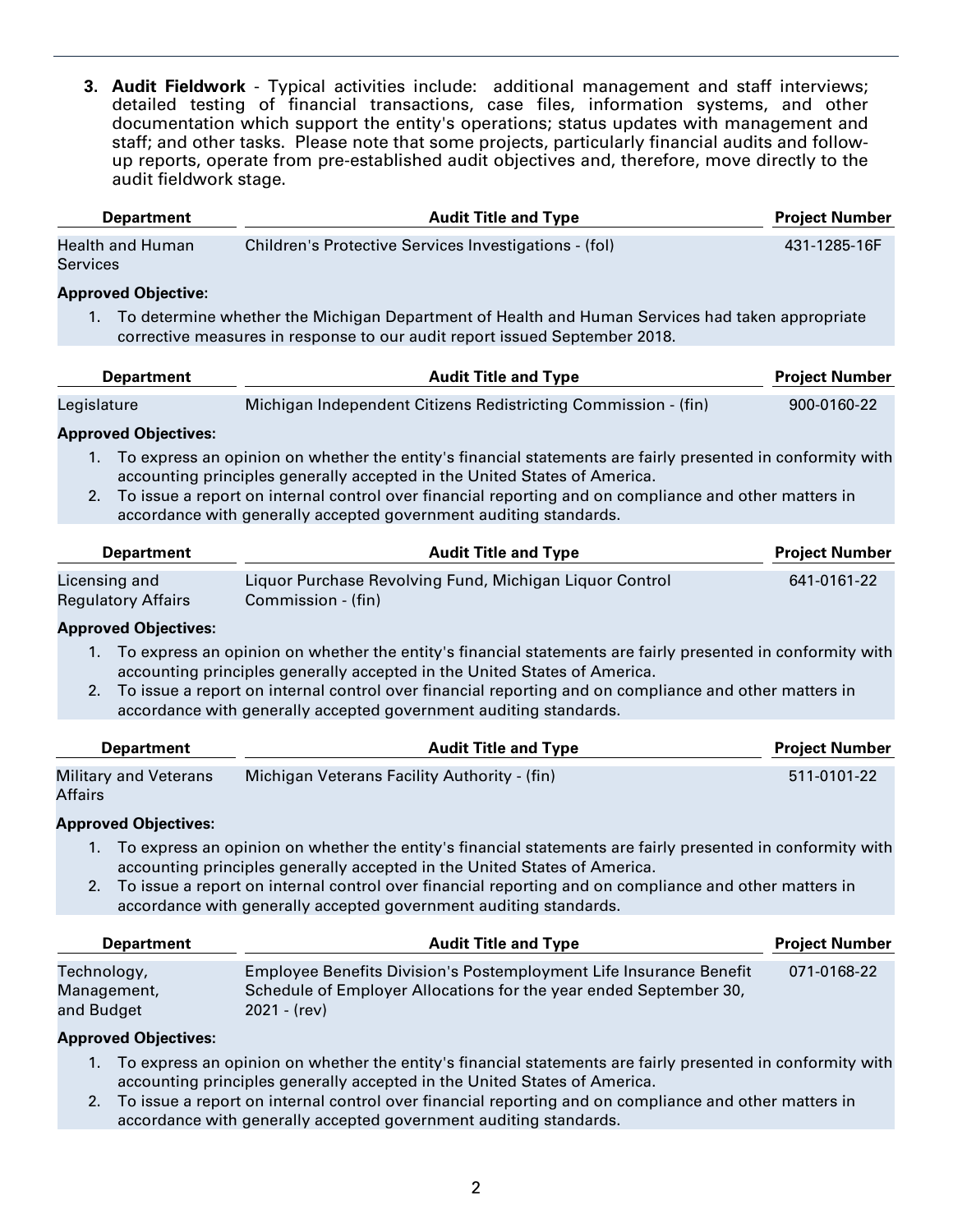| <b>Department</b>                        | <b>Audit Title and Type</b>       | <b>Project Number</b> |
|------------------------------------------|-----------------------------------|-----------------------|
| Technology,<br>Management,<br>and Budget | Enterprise Data Warehouse - (fol) | 071-0520-14F          |
| <b>Approved Objective:</b>               |                                   |                       |

- 1. To determine whether the Michigan Department Technology, Management, and Budget had taken appropriate corrective measures in response to our audit report issued August 2014.
- **4. Report Preparation** Typical activities include: preparing the draft audit report, discussion of draft findings with the audited entity, receipt of the entity's preliminary responses to findings, and other tasks. **Estimated Audit**

| <b>Department</b>                        | <b>Audit Title and Type</b>         | <b>Project Number</b> | <b>Estimated Audit</b><br><b>Release Date</b> |
|------------------------------------------|-------------------------------------|-----------------------|-----------------------------------------------|
| Technology,<br>Management,<br>and Budget | Software License Management - (per) | 071-0527-22           | <b>June 2022</b>                              |

# **5. Audits Released**

|                                             |                                                                                                                                                                                     |                          |                                | <b>Number of</b>                     |                                 |
|---------------------------------------------|-------------------------------------------------------------------------------------------------------------------------------------------------------------------------------------|--------------------------|--------------------------------|--------------------------------------|---------------------------------|
| <b>Department</b>                           | <b>Audit Title and Type</b>                                                                                                                                                         | Project<br><b>Number</b> | <b>Date</b><br><b>Released</b> | <b>Material</b><br><b>Weaknesses</b> | Reportable<br><b>Conditions</b> |
| <b>Labor and Economic</b><br>Opportunity    | Michigan Strategic Fund,<br><b>Opinion on Financial</b><br><b>Statements and Internal Control</b><br>Report, for the Fiscal Year<br>Ended September 30, 2021<br>- (fin)             | 186-0401-22              | 04/05/2022                     | $\Omega$                             | $\Omega$                        |
| <b>Agriculture and Rural</b><br>Development | <b>Farm Produce Insurance</b><br>Authority - Financial Report for<br>the Fiscal Year Ended<br>December 31, 2021 - (con)                                                             | <b>NA</b>                | 04/13/2022                     | <b>NA</b>                            | <b>NA</b>                       |
| Licensing and<br><b>Regulatory Affairs</b>  | Aboveground and Underground<br>Storage Tank Programs - (per)                                                                                                                        | 641-0436-21              | 04/15/2022                     | $\overline{2}$                       | 2                               |
| Technology,<br>Management,<br>and Budget    | Michigan State Employees"<br>Retirement System, Report on<br>Internal Control, Compliance,<br>and Other Matters, for the Fiscal<br>Year Ended September 30, 2021<br>- (fin)         | 071-0151-22              | 04/28/2022                     | $\mathbf{1}$                         | $\Omega$                        |
| Technology,<br>Management,<br>and Budget    | Michigan Public School<br>Employees' Retirement System,<br>Report on Internal Control,<br>Compliance, and Other Matters,<br>for the Fiscal Year Ended<br>September 30, 2021 - (fin) | 071-0152-22              | 04/28/2022                     | $\mathbf 0$                          | 1                               |

We report this information to you on a monthly basis, and we correspond with auditee management and staff regularly as our projects transition through the various stages referenced above.